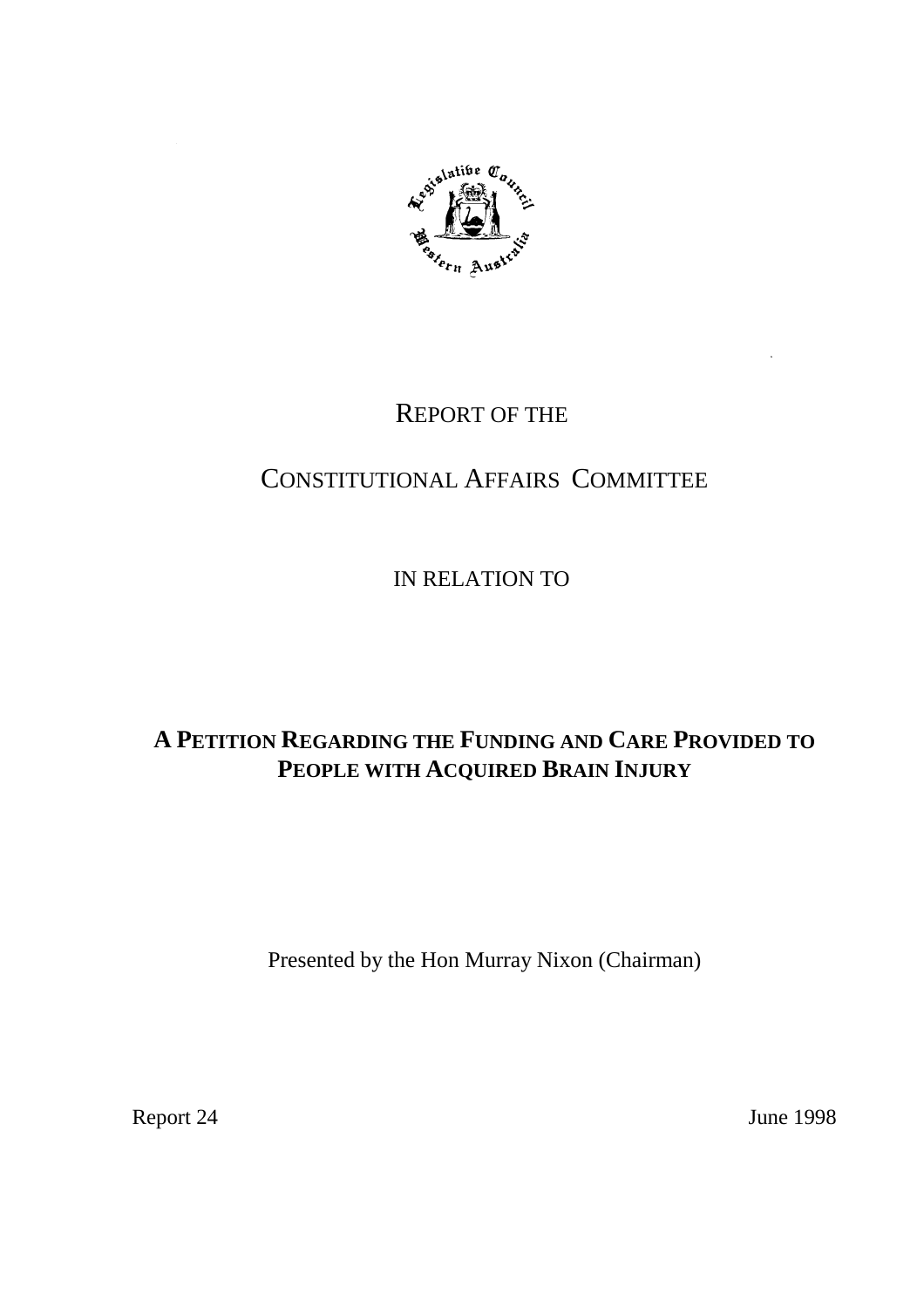#### **STANDING COMMITTEE ON CONSTITUTIONAL AFFAIRS**

#### **Date first appointed:**

#### 21 December 1989

#### **Terms of Reference (as amended 12/3/98):**

- 1. A standing committee under the name of "*Constitutional Affairs*" is established.
- 2. The committee consists of 3 members.
- 3. The functions of the committee are to inquire into and report on:
	- (a) the constitutional law, customs and usages of Western Australia;
	- (b) the constitutional or legal relationships between Western Australia and the Commonwealth, the States and Territories,

and any related matter or issue;

- (c) a bill to which SO 230 (c) applies but subject to SO 230 (d);
- (d) any petition.
- 4. A petition stands referred after presentation. The committee may refer a petition to another standing committee where the subject matter of the petition is within the terms of reference of that standing committee. A standing committee to which a petition is referred shall report to the House as it thinks fit.

#### **Members as at the date of this report:**

Hon M D Nixon MLC Hon T R Helm MLC Hon R J Halligan MLC

#### **Staff as at the date of this report:**

Ms Penny Griffiths, Advisory/Research Officer Ms Kelly Campbell, Committee Clerk

#### **Address:**

Parliament House, Perth WA 6000, Telephone (08) 9222 7222

#### **ISBN 0 7309 8885 6**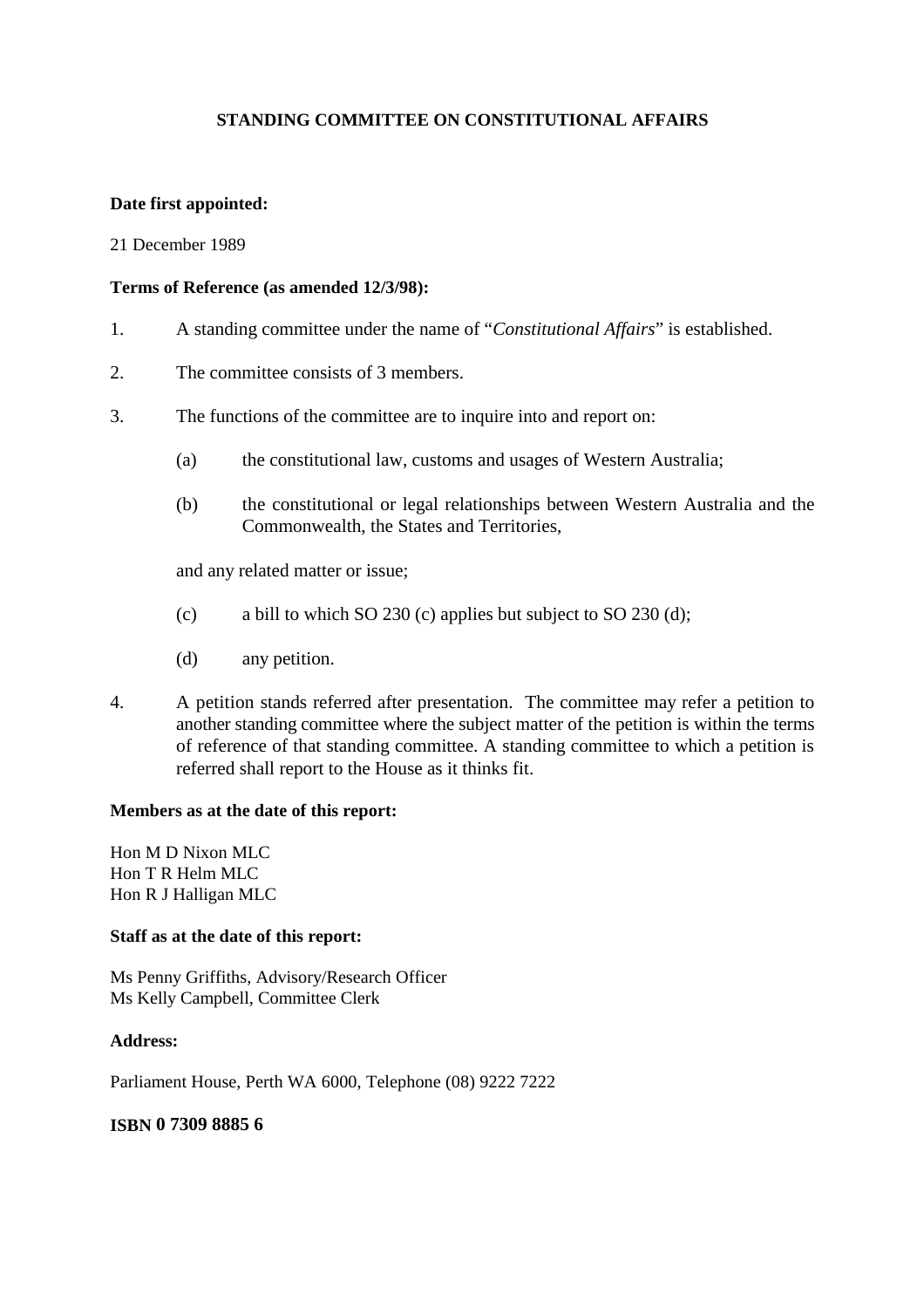### **Table of Contents**

| 1.               |     |                                                                                                                                                                 |
|------------------|-----|-----------------------------------------------------------------------------------------------------------------------------------------------------------------|
|                  | 1.1 |                                                                                                                                                                 |
|                  | 1.2 |                                                                                                                                                                 |
|                  | 1.3 |                                                                                                                                                                 |
| 2.               |     |                                                                                                                                                                 |
| 3.               |     |                                                                                                                                                                 |
|                  |     |                                                                                                                                                                 |
| $\overline{4}$ . |     | The Right of Choice, Accommodation Options for Younger People with Disabilities<br>with High Support Needs, Head Injury Council of Australia Inc, March 1998  4 |
| 5.               |     |                                                                                                                                                                 |
| 6.               |     |                                                                                                                                                                 |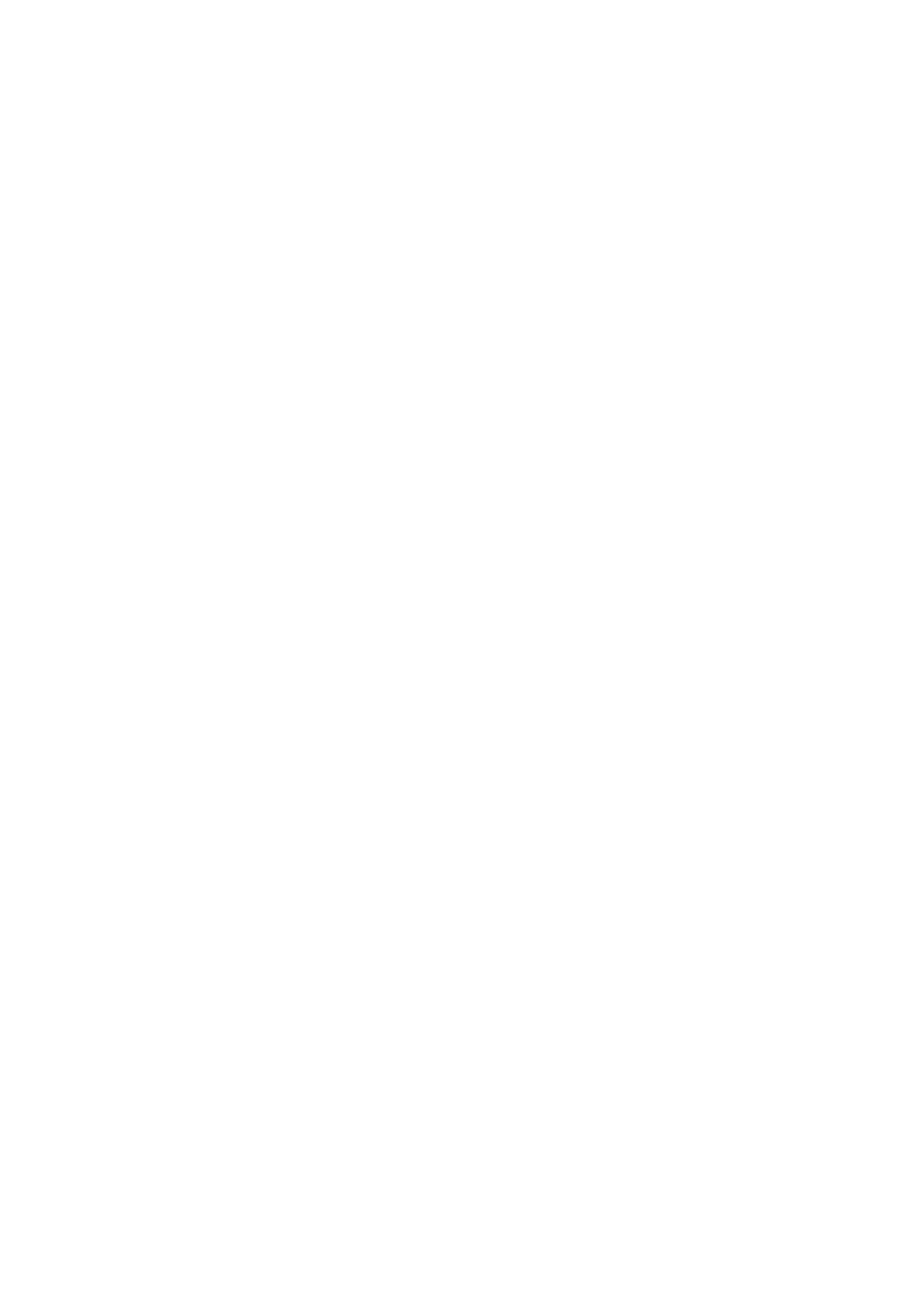## **Report of the Legislative Council Constitutional Affairs Committee**

## **in relation to**

## **A Petition Regarding the Funding and Care Provided to People with Acquired Brain Injury**

## **1. Introduction**

The Standing Committee on Constitutional Affairs was first appointed on 21 December 1989. Under its Terms of Reference, the Committee is required, *inter alia*, to inquire into and report on any petition.

## **1.1 The Petition**

On 26 March 1998, the Hon Barbara Scott MLC tabled a petition (*TP #363 of 1997*) which "concerned the apparent lack of funding and proper care of people with Acquired Brain Injury". In particular, the petition provided that -

*"We, the undersigned citizens of Western Australia, wish to petition against the current lack and decreasing number of appropriate care and accommodation available to people with an Acquired Brain Injury. We believe that people are being denied the intensive rehabilitation required. We also wish to petition against the placement of young people with an Acquired Brain Injury into inappropriate beds in nursing homes as the level of care is inadequate and their needs are not being met due to the lack of appropriate funding"*

## **1.2 Issues raised by the Petition**

The Petition requests the Legislative Council to inquire into the apparent lack of funding and care for people with Acquired Brain Injury.

## **1.3 Definition and Nature of Acquired Brain Injury**

Acquired Brain Injury ("ABI") is often regarded as synonymous with head or brain injury and acquired brain damage.<sup>1</sup> ABI can occur as a result of trauma, hypoxia, infection, stroke or neoplasm and leads to an impairment in cognitive, physical, emotional, and/or independent functioning. These impairments may be either temporary or permanent and vary in severity from mild to profound disability.

It is estimated that each year in Western Australia, some 2 600 people are admitted to hospital accident and emergency services with a diagnosis of head injury.<sup>2</sup> The majority of people injured

<sup>&</sup>lt;sup>1</sup> Acquired Brain Injury State Plan, Western Australia, October 1996, p 2.

 $\frac{2}{3}$  Acquired Brain Injury State Plan, Western Australia, October 1996, p 2.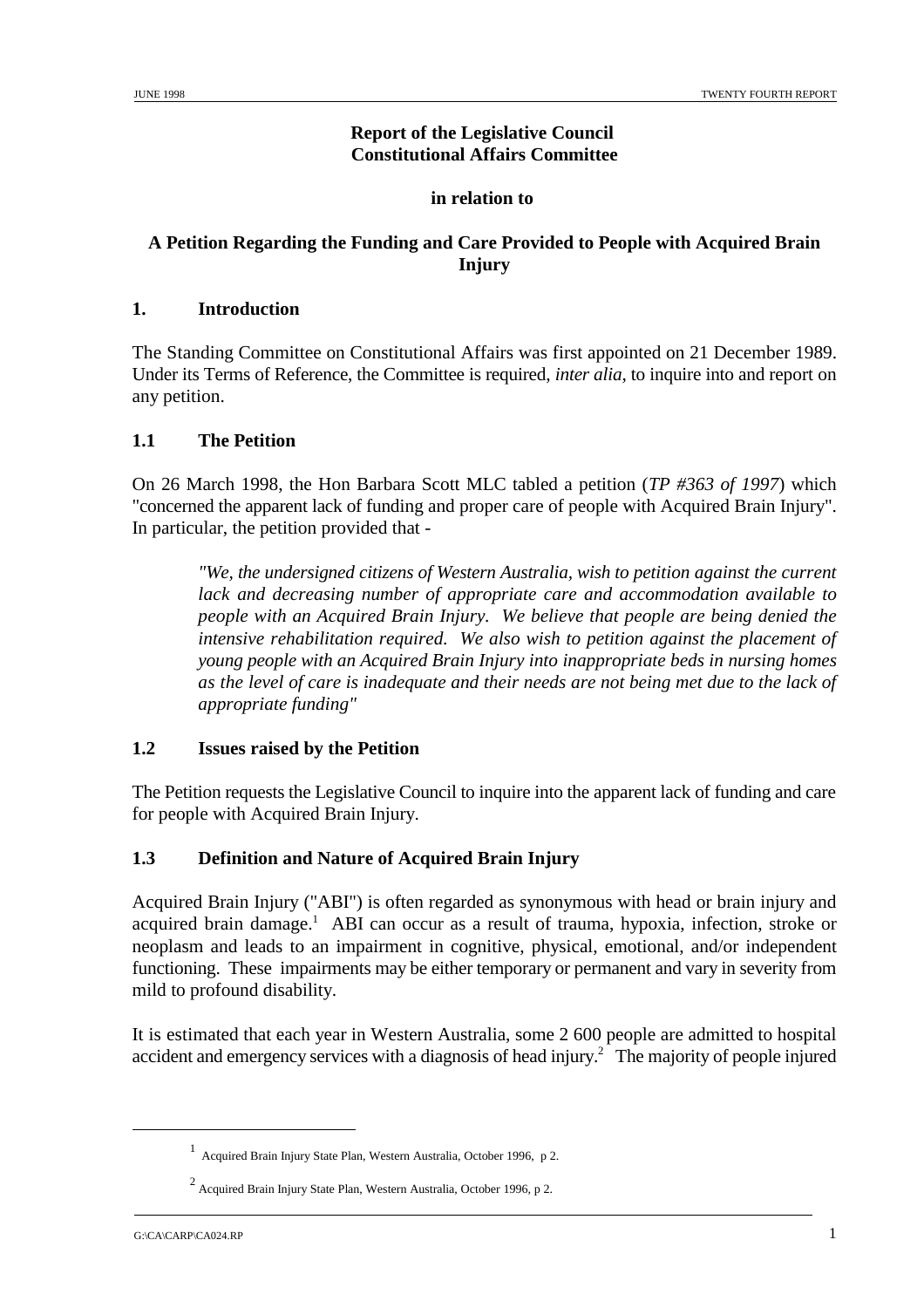are discharged home having experienced a minor or inconsequential head injury. Each year approximately 600 people acquire a brain injury for which they require ongoing care.<sup>3</sup>

Currently, there are an estimated 20 000 people, aged 16-24 years, in Western Australia with ABI. From this figure, approximately 222 die each year, resulting in a nett increase of 400 people per year. Many have physical, cognitive, and/or emotional impairments and require a range of services and supports. A small group (15-20) remain comatose or severely dependent and are admitted to nursing homes.<sup>4</sup>

## **2. Background to the Petition**

In May 1995, the Minister for Disability Services established an *Acquired Brain Injury Implementation Committee*. The Committee's functions were to consult with consumers and service providers and advise the State Government on the priority and implementation of the recommendations in the Stanton Report *"Acquired Brain Injury - Accommodation and Support Needs".* A task of the Committee was also to develop a State Plan for ABI.

In July 1996, a *State Plan for Acquired Brain Injury* (the "State Plan") was released for public comment and was finalised in October 1996. The Report contained twenty-four recommendations which included the need to address the issue of appropriate accommodation and care for people with ABI. The State Plan was then subjected to review by the Health Department's Chief Medical Officer, Dr Bryant Stokes.

In reviewing the State Plan, the Committee has been advised that Dr Stokes and Senior Officers from the Health Department are working closely with the Disability Services Commission to progress the recommendations. The Committee has also been advised that this review is still being carried out and is expected to be completed in about June/July 1998. It is proposed to then place submissions before Cabinet which will address, inter alia, the issues relating to ABI.

The Committee appreciates that the matters raised by the petition are currently the subject of a review by the Health Department. Nevertheless, the Committee considers it both appropriate and reasonable to outline the matters raised in the State Plan, and by other relevant reports, in order to arrive at a conclusion as to the current status of arrangements for people with ABI. The Committee will also briefly address recent reported progress which has been made in the area of ABI.

## **3. Acquired Brain Injury, State Plan Western Australia, October 1996**

Essentially, the State Plan outlines future directions for the development and delivery of services for people with ABI. The State Plan responds to issues raised by people with ABI, their family and carers, the organisations which represent them and other service providers. The State Plan provides direction for the development of accommodation options and service access which will improve the effectiveness of existing systems through increased service integration. The State

 $3$  Acquired Brain Injury, State Plan, Western Australian, October 1996, p 2.

Acquired Brain Injury, State Plan, Western Australia, October 1996, p 2. <sup>4</sup>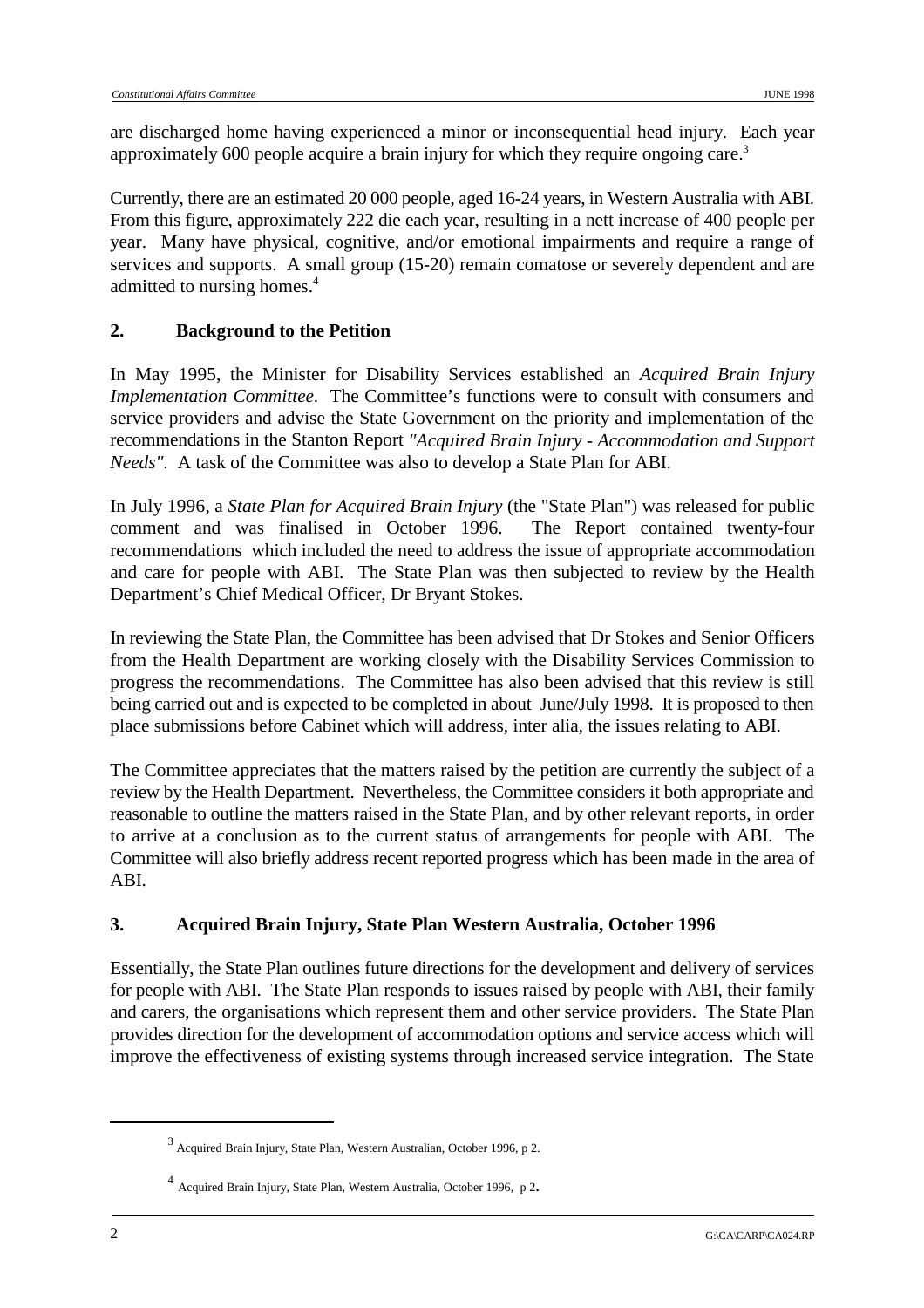Plan incorporates the recommendations of the *Stanton Report* and other relevant disability trends in Western Australia.

The Committee does not intend to address the State Plan in any detail but would like to make specific reference to a number of issues raised which are as follows -

- & A number of the acute and rehabilitation services offered in Western Australia will be unable to meet the long-term and diverse needs of people following the acute phase of their injury. In this regard, reference was made to a range of services within both Commonwealth and State Health, disability and community services, which can be developed to facilitate access to appropriate services by people with ABI. However, it was noted that there still remains a shortfall of resources in terms of flexibility, choice and the ability to develop individualised and specialised programs.
- & Community education programs designed to promote the prevention of head injuries should be developed and widely publicised, focusing on the long term effects of ABI.

The Health Department of Western Australia should be funded to monitor the effectiveness of a comprehensive approach to the prevention of ABI, through the identification of high risk groups and targeting specific programs to address those groups.

Health Sector representatives should be engaged in the development of road safety measures. Specific programs should be developed to address the key behavioural and attitudinal factors that are closely linked to road trauma and brain injury. Educational programs should raise community awareness about the serious consequences of brain injury and the link with permanent disability.

& A case coordination process should be established that offers a consistent point of reference for an individual with an ABI and coordinates service access throughout the various stages of recovery and long term support.

A management liaison committee should be established as a mechanism to facilitate the coordinated development of services.

& A range of accommodation options should be developed for people with ABI other than the predominantly institutional options currently available.

Young people with ABI should be accommodated in age appropriate individual options rather than in aged care nursing homes. A funding mechanism which supports an individual's choice is required.

Consideration should be given to the needs and support of individuals with difficult behaviour and/or high support requirements who require an individual service planning approach, with services being designed to meet individual needs. Secure environments maintained through staffing are preferred to locked environments.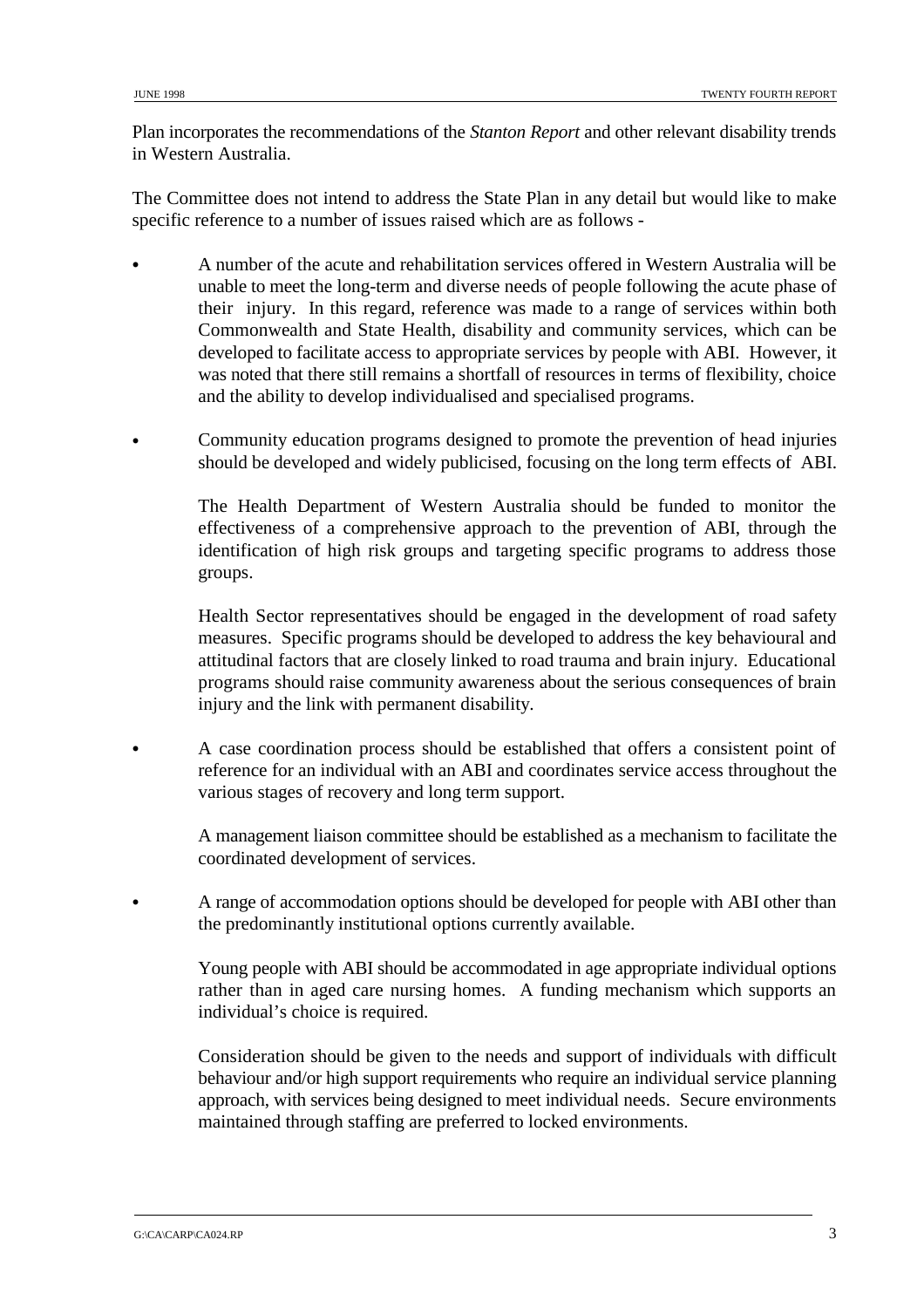People who are medically stable with nursing, therapy and high support requirements should be accommodated in environments appropriate to their support and rehabilitation needs. These options may be interim options whilst the person undertakes further rehabilitation until their functioning can be more reliably assessed and more permanent accommodation options developed.

A range of reliable and predictable respite options, including both out of home respite and in home support, should be available to meet the needs of a person caring for someone with ABI. Furthermore, out of home respite should be available for both planned and emergency respite.

& Funding mechanisms capable of providing ongoing support for people with ABI to maintain employment should be developed. Vocational support for people with ABI should be structured for the length of time appropriate to the individual's rehabilitation requirements. People should be able to access further support at times of employment transition.

#### **4. The Right of Choice, Accommodation Options for Younger People with Disabilities with High Support Needs, Head Injury Council of Australia Inc, March 1998**

The Head Injury Council of Australia Inc prepared a report entitled "The Right of Choice, Accommodation Options for Younger People with Disabilities with High Support Needs" ("the Report").

The Report raised a number of issues relating to accommodation needs of people with disabilities which included the following -

- Recent State Government studies suggest that there are at least 2 000 young people with disabilities who are accommodated in aged care nursing homes. Other estimates suggest that there could be a total of 4 000 young people in these homes.
- Evidence suggests that there are about 13 500 people with severe disabilities who are affected by the lack of appropriate accommodation.
- Under the Commonwealth State Disability Agreement ("CSDA"), accommodation needs of people with a disability are a State Government responsibility. However, the administration of aged nursing homes is the responsibility of the Federal Government.

In the light of the above statistics and situation, the Report recommended that -

- There should be agreement on the urgent need for a range of accommodation options to meet the requirements of people with disabilities.
- Commonwealth and State/Territory Ministers should develop a national plan of action. The plan of action would consider the needs of people in rural and remote areas and the Aboriginal population and would require significant additional funding for it's implementation.